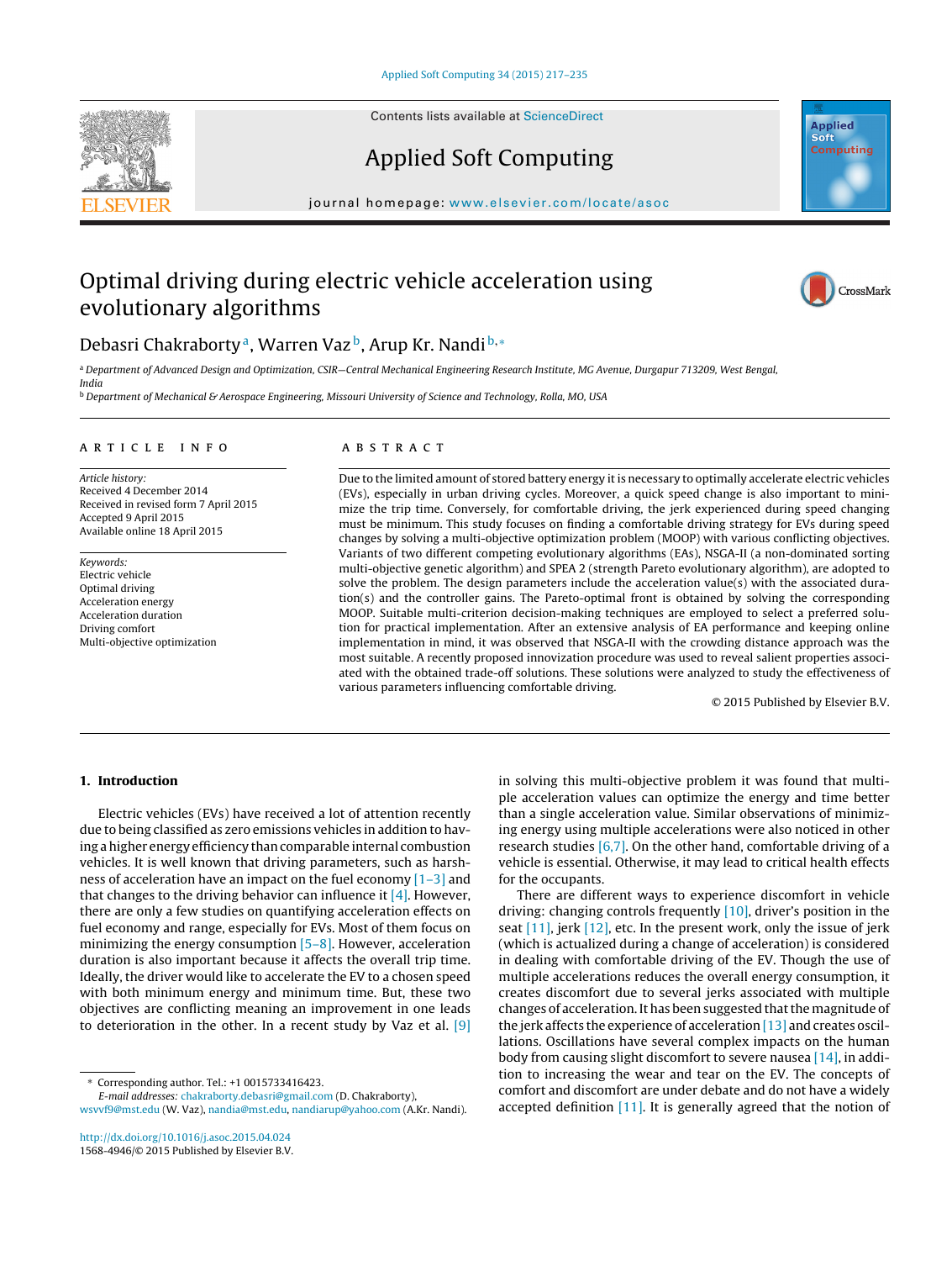comfort is subjective in nature and varies from driver to driver [\[15\]](#page--1-0) and that low comfort is unacceptable from a user standpoint [\[10\].](#page--1-0)

There are only a few studies on designing an optimal driving strategy using jerk as a comfort metric  $[16-18]$ . In  $[9]$ , the authors suggested two "a posteriori" approaches to select a preferred solution from the Pareto front obtained after solving the multi-objective problem. The approaches were based on the concepts of comfort and Pareto fronts' knee [\[19\].](#page--1-0) In another study [\[10\],](#page--1-0) the authors made an attempt by solving the multi-objective problem by minimizing total travel time, fuel consumption, and driving discomfort to present a Comfortable Driving Strategy (CDS). But this study has not been carried out for EVs. Moreover, those studies dealt with the entire driving cycle, which consists of different driving zones (acceleration, constant speed, etc.) that are related to different optimization objectives. Hence, such results have a high change to be a sub-optimal solution. Furthermore, in those works, authors used a crude metric to quantify discomfort  $[10]$ ,  $J = \big| \varDelta a \big|$ . Here,  $J$  is the Erade metric to quantify discomfort  $[10]$ ,  $J = [2a]$ . Tiere, f is the light level of discomfort and  $\Delta a$  is the difference between two consecutive acceleration values. However, a more useful definition of comfort may be in terms of the jerk, i.e., the rate of change of acceleration, as proposed by Nilsson  $[12]$ . This definition accounts for the time duration during which the change in acceleration is in effect as opposed to only considering the magnitude of the differences in the acceleration values.

An efficient and comfortable driving strategy depends on the optimal values of driving parameters (velocity and acceleration) and how these values are achieved during a trip while maximizing range and minimizing trip time. A comfortable driving experience for an EV depends on many factors such as driveline dynamics, vehicle chassis, tires, road surface, etc. [\[20\].](#page--1-0) However, these factors are not controllable, i.e., they are present regardless of the selected driving strategy. By ignoring these factors, the sole source of discomfort is due to the generation of jerk during the change of accelerations. Adopting multiple accelerations for a given speed change  $(S_c)$  in order to minimize the duration and energy means the EV driver experiences several jerk values. Naturally, it is also desirable to minimize the discomfort due to jerk in finding optimal acceleration(s) during speed changes. Thus, during speed changing, three objectives (namely minimization of acceleration duration, energy consumed during acceleration, and jerk) should be considered for an efficient and comfortable optimal driving strategy. In the present study, changing speed always indicates going from a lower speed to a higher speed.

The rest of the paper is organized as follows: Section 2 describes problem definitions of concerned multi-objective optimization problem. Formulations of objective functions are presented in Section [3.](#page--1-0) A brief description of the working procedure of two MOO algorithms that are implemented for solving the present problem, various metrics to analyze the Pareto fronts, and decision-making for preferred solution selection are presented in Section [4.](#page--1-0) Multiobjective optimization for designing comfortable driving of EV is presented in Section [5.](#page--1-0) A comparative study of approaches based on problem type is made in Section [6.](#page--1-0) In Section [7,](#page--1-0) analysis of the role of decision variables in comfortable optimal driving is carried out. An investigation of the proposed system for online implementation is presented in Section [8.](#page--1-0)

Optimization is one of the most common and pervasive issues in real-world systems including engineering. It is a technique to arrive at one or more solutions, which correspond to either minimum or maximum values of one or more objectives (in the form of objective/subjective functions or performance indices) satisfying certain conditions. Optimization, specifically multi-objective optimization (MOO) is at the heart of any decision-making task in which a choice must be made between several alternatives corresponding to multiple, sometimes conflicting objectives. Real world problems commonly involve more than one objective. The extreme value principle is not applicable in situations where all the objectives are equally significant. In this case, a number of solutions may be produced to create a compromise among different objectives. A solution that is extreme with respect to one objective requires a compromise with other objective(s). This restricts the choice of a solution which is optimal with respect to only one objective. Therefore, a number of sets of solutions are obtained and then the designer has to select a set from these sets of solutions, which will serve the purpose originally intended. The latter search is also known as multiple criterion decision making (MCDM). Thus, the primary objective of solving truly multi-objective optimization problems is to find the so-called Pareto-optimal front. The Pareto front is formed by the solutions in which any change in any of the decision variables aimed atimproving a particular performance index will produce deterioration in some of the other performance indices. The present problem of finding optimal acceleration(s) with corresponding acceleration duration(s) and controller gains during speed changes deals with multi-objective optimization in order to maintain comfortable driving of an EV and it can be solved by a suitable multi-objective optimization tool.

#### **2. Problem definition**

From the previous section, it is realized that the manner of changing the EV speed affects driving comfort, energy consumption, and travel time. Once an optimal trip speed is chosen, the driver would like to accelerate the EV to this speed in the shortest duration with sufficient comfort while expending the least amount of energy possible. A separate method may be used to find an optimal trip speed, *v*ref [\[21\].](#page--1-0) Medical studies suggest that the human body can tolerate no more than a certain level of jerk [\[22,23\].](#page--1-0) Additionally, the perception of discomfort varies from person to person subjectively. Therefore, depending on the desired comfort level, it is expected that different optimal solutions can be achieved toward minimization of both acceleration duration and battery energy consumption. Moreover, it is interesting to see how the optimization results vary with different speed changes for comfortable driving of an EV. Furthermore, for online implementation of such a system to maintain a comfortable driving strategy during EV running, the system computational time (response time) should be low. Based on these requirements, in the present work, a comfortable driving strategy (i.e., optimal acceleration(s) and duration(s)) in speed changing may be designed using three approaches by solving three different multi-objective optimization problems (MOOPs) categorized depending on problem complexity.

The formulation of multi-objective problems corresponding to these approaches is presented as follows. In MOOP I, two objectives, minimization of acceleration duration and minimization of energy consumption are considered. Here, comfort is considered as a constraint by restricting the maximum allowable jerk experienced by passengers to a particular value. In the MOOP II, in addition to the objectives in MOOP I, minimization of total jerk experienced by passengers during the entire acceleration period is considered as another objective. To carry out a deeper investigation, all three objectives are treated with equal importance in designing comfortable driving. On the other hand, MOOP III includes all the three objectives as well as the constraint of maximum allowable jerk.

#### 2.1. Definition of MOOP I

Here, the maximum jerk value created during acceleration is considered to be limited by tolerable jerk for the human body. Definition of MOOP I is stated as follows: